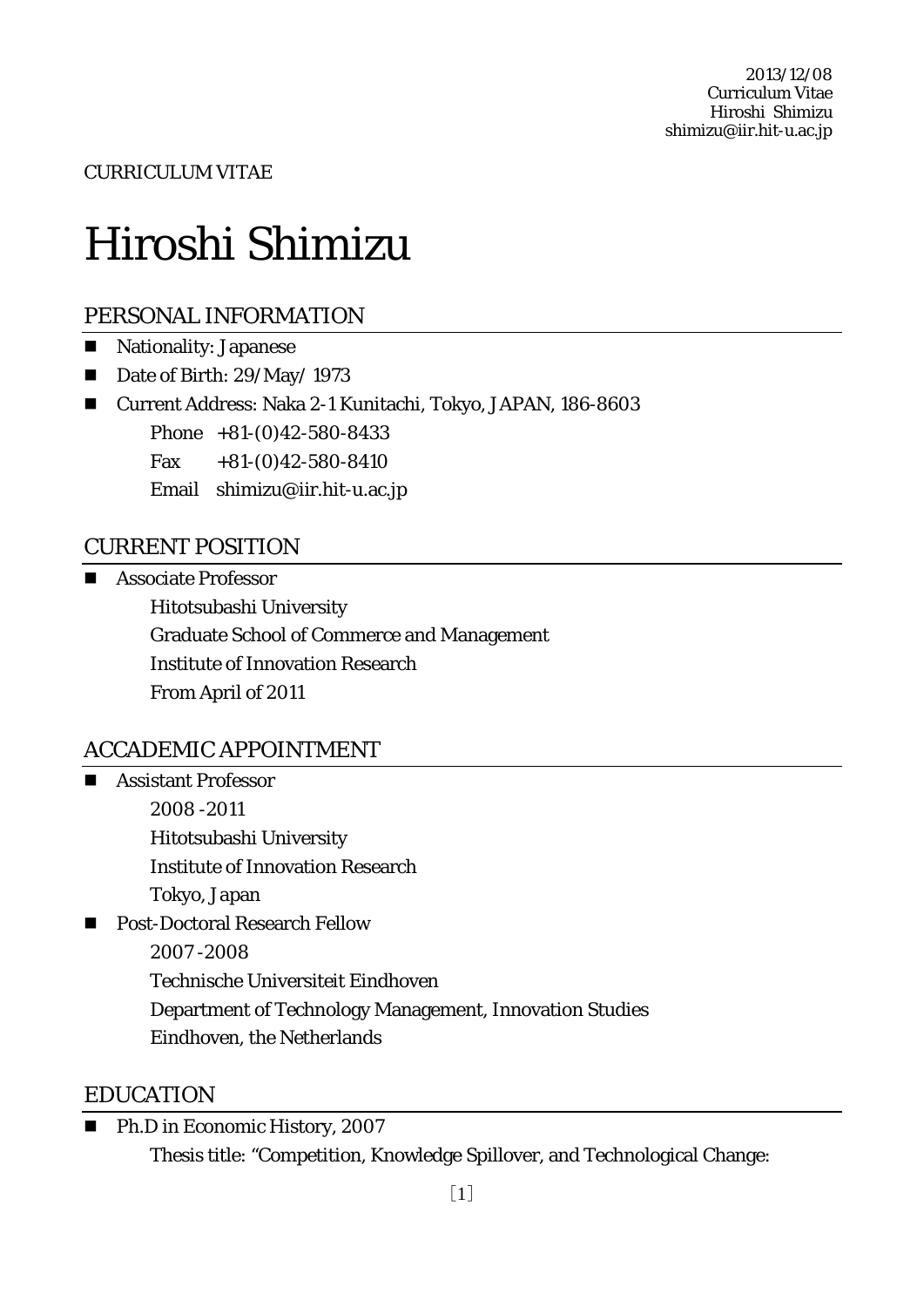- Technological Development of Semiconductor Lasers 1960-1990" 2004-2007 London School of Economics and Political Science Department of Economic History London, UK
- MA in History, 2002
	- 2001-2004
	- Northwestern University
	- Department of History
	- Illinois, USA
- MA in Commerce and Management, 1999
	- 1997-2001
	- Hitotsubashi University
	- Graduate School of Commerce and Management
	- Tokyo, Japan
- BA in Business Management, 1997
	- 1993-1997
	- Chuo University
	- School of Commerce and Business Administration
	- Tokyo, Japan

# RESEARCH INTERESTS

- Innovation in General Purpose Technology
- Technological Development of Laser Diodes
- International Comparative Study of Scientists Network
- Inter-Organizational Collaboration in New Product Development
- Dynamics between Market Structure and Innovation
- Historical Development of Inventive Activity in Japan

### PUBLICATIONS

- Refereed Paper
	- Roberto Fontana, Alessandro Nuvolari, Hiroshi Shimizu and Andrea Vezzulli, "Reassessing Patent Propensity: Evidence from a dataset of R&D awards, 1977– 2004" *Research Policy*, Vol.42 (10), pp.1780-1792, 2013.
	- Tom Nicholas and Hiroshi Shimizu, "Intermediary Functions and the Market for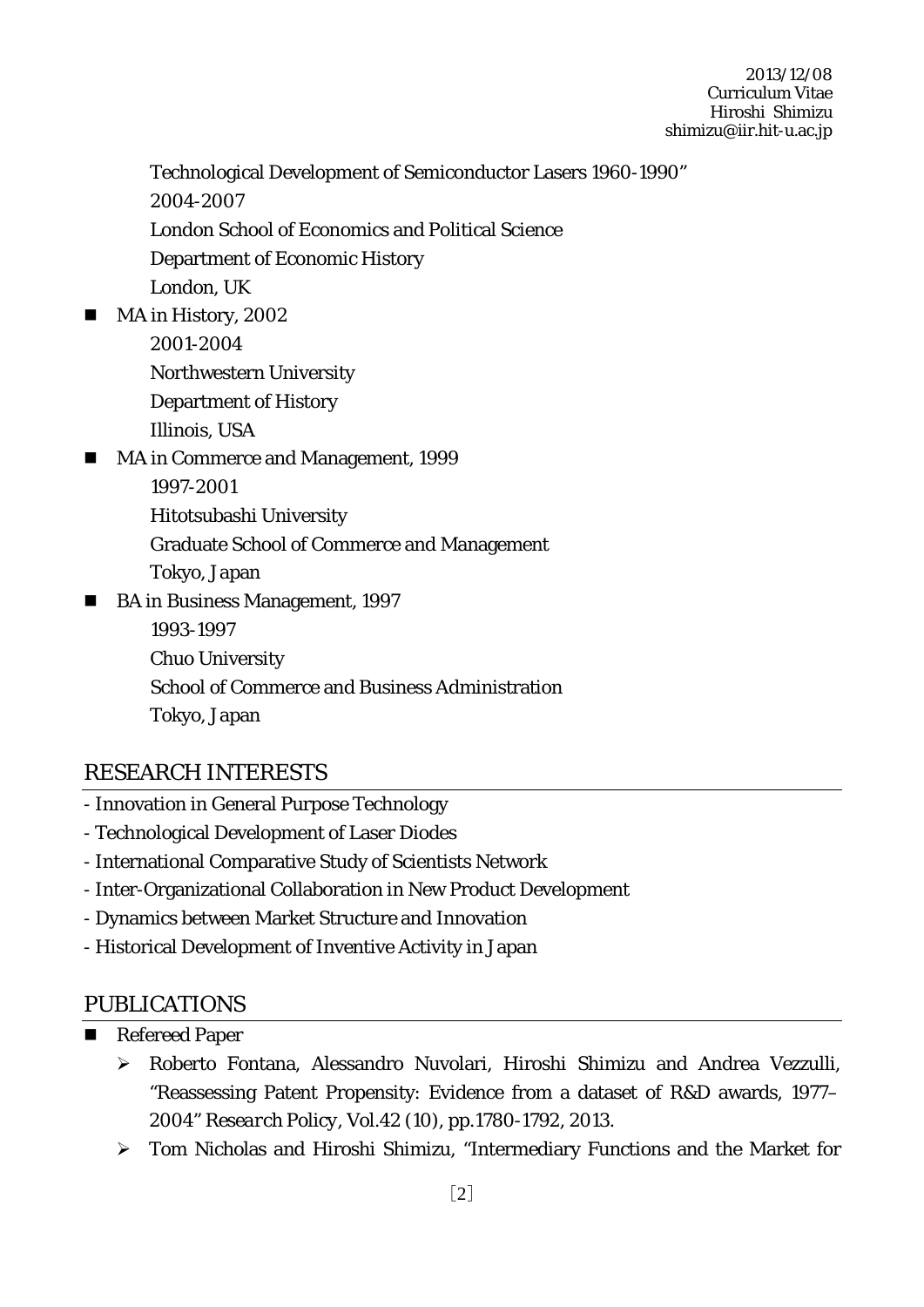Innovation in Meiji and Taisho Japan" *Business History Review*, Vol.87 (Spring), pp.121-149, 2013.

- Roberto Fontana, Alessandro Nuvolari, Hiroshi Shimizu and Andrea Vezzulli, "Schumpeterian patterns of innovation and the sources of breakthrough inventions: evidence from a data-set of R&D awards" *Journal of Evolutionary Economics,* Vol.22 (4), pp. 785-810, 2012.
- Hiroshi Shimizu, "Scientific Breakthroughs and Networks in the Case of Semiconductor Laser Technology in the U.S. and Japan, 1960s-2000s" *Australian Economic History Review*, Vol.51 (1), pp. 71-95, 2011.
- Hiroshi Shimizu and Yasushi Hara, "Role of Doctoral Scientists in Corporate R&D in Laser Diode Research in Japan" *Prometheus*, Vol.29 (1), pp.5-21, 2011.
- Hiroshi Shimizu, "Different Evolutionary Paths: Technological Development of Laser Diodes in the U.S. and Japan: 1960-2000" *Business History*, Vol.52 (7), pp. 1151-1181, 2010.
- Hiroshi Shimizu and Takashi Hirao, "Inter-Organizational Collaboration in Semiconductor Laser Technology in the U.S. and Japan: University-Industry Relation" *International Journal of Global Business and Competitiveness*, Vol.4 (1), pp. 15-21, 2009.
- Hiroshi Shimizu and Takashi Hirao, "Inter-Organizational Collaborative Research Networks in Semiconductor Lasers 1975-1994" *Social Science Journal*, Vol.46 (2), pp. 233-251, 2009.
- **Book Chapter** 
	- > Seiichiro Yonekura and Hiroshi Shimizu, "Entrepreneurship in Pre World War II Japan: Organizational Innovation, the role and logic of the Zaibatsu" J. Mokyr, W. Baumol and D. Landes eds, *The Invention of Enterprise: Entrepreneurship from Ancient Mesopotamia to Modern Times,* Princeton University Press, pp. 501-526, 2010.
- No Refereed Paper (conference paper , working paper, and invited paper)
	- Roberto Fontana, Alessandro Nuvolari, Hiroshi Shimizu, Andrea Vezzulli, "Reassessing patent propensity: evidence from a data-set of R&D awards 1977-2004" Working Papers 2013/09, Department of Economics at the School of Economics and Management (ISEG), Technical University of Lisbon. 2013.
	- Yaichi Aoshima and Hiroshi Shimizu, "A Pitfall of Environmental Policy: An Analysis of "Eco-point Program" in Japan and its Application to the Renewable Energy Policy" IIR Working Paper, WP#12-12, 2012.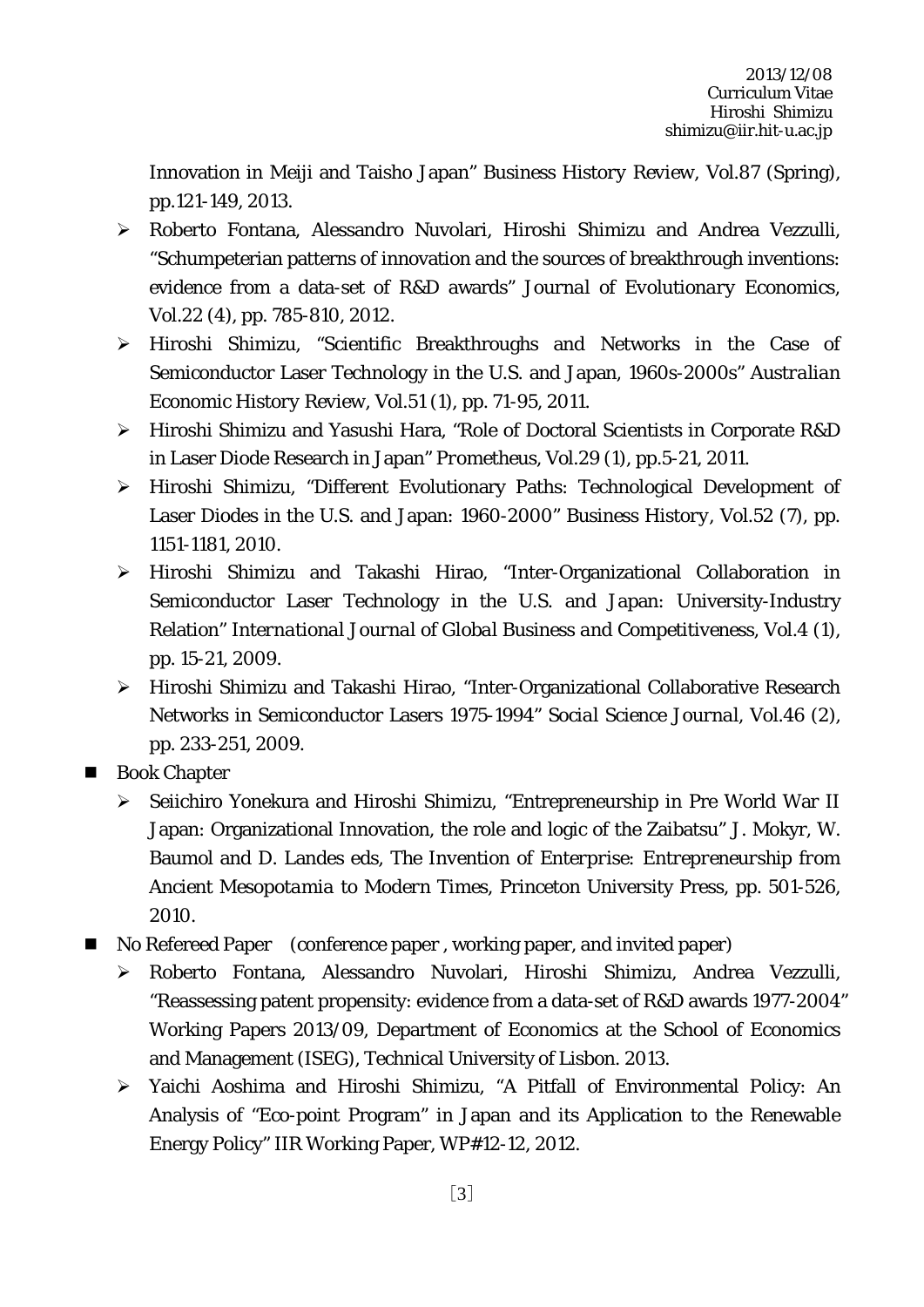- Roberto Fontana, Alessandro Nuvolari, Hiroshi Shimizu and Andrea Vezzulli, 2012. "Schumpeterian Patterns of Innovation and the Sources of Breakthrough Inventions: Evidence from a Data-Set of R&D Awards," Working Papers 2012/24, Department of Economics at the School of Economics and Management (ISEG), Technical University of Lisbon, 2012.
- Hiroshi Shimizu and Yusuke Hoshino, "The Nature of Inventive Activities: Evidence from a Data-Set of the Okouchi Prizes and a Comparison with the R&D 100 Awards" IIR Working Paper, WP#12-02, 2012.
- Hiroshi Shimizu and Satoshi Kudo, "How Well Does Knowledge Travel? The Transition from Energy to Commercial Application of Laser Diode Fabrication Technology" *Business and Economic History On-Line*, Vol.9., 2011.
- Hiroshi Shimizu, "Pitfalls of Open Innovation: Technological Trajectory in Laser Diodes in the United States and Japan" *Business and Economic History On-Line*, Vol.8., 2010.
- Fontana Roberto, Alessandro Nuvolari, Hiroshi Shimizu, and Andrea Vezzulli, "The Nature of Inventive Activities: Evidence from a Data-Set of R&D Awards", IIR Working Paper, WP#09-09, Hitotsubashi University IIR, 2009.
- $\triangleright$  Hiroshi Shimizu and Takashi Hirao, "Collaborative Research Networks in Semiconductor Laser Technology, 1960-2000: A Comparative Perspective on Networks and Breakthroughs in the U.S. and Japan" *Business and Economic History On-Line*, Vol.6., 2008.
- Laura Hein and Hiroshi Shimizu, "The International History of Japanese Economic Thought and Policy, 1945-2000" 『経済学史研究』Vol.47 (1), pp. 79-93, 2006.
- **Book Review** 
	- Hiroshi Shimizu, "Book Review: Odaka Kōnosuke and Matsushima Shigeru eds, Inove-shon no Sōshutsu: Monozukuri o Sasaeru Jinzai to Soshiki" *Social Science Japan Journal,* Vol. 14 (2), pp.271-274, 2010.
	- Hiroshi Shimizu, "Book Review: Ulrike Schaede, Choose and Focus: Japanese Business Strategies for the 21st Century" *the Journal of Asian Studies*, Vol.69 (3), pp. 916-918, 2010.

#### PUBLICATIONS in Japanese

- Refereed Paper
	- ▶ 清水洋「新日本窒素肥料株式会社の石油化学工業への進出と水俣病問題ー目的と手段の非一貫性」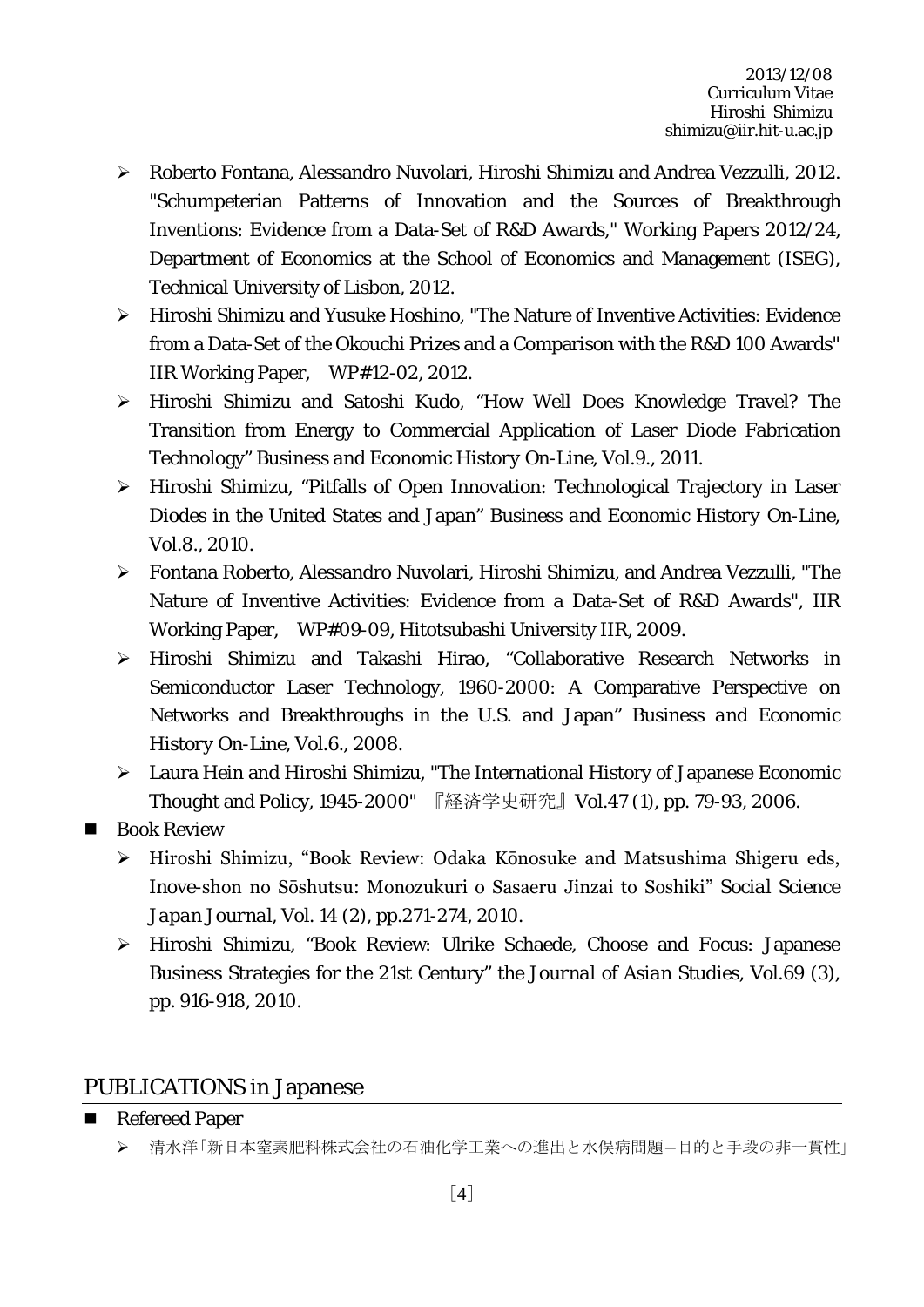『経営史学』第 35 巻 2 号, 75-94 頁, 2000 年

#### **Book Chapter**

- > 清水洋「経営史」東洋経済新報社(編)『はじめての経営学』東洋経済新報社 174-191 頁, 2013 年
- 米倉誠一郎・清水洋「日本の業界団体:産業政策と企業の能力構築の共進化」岡崎哲二(編)『制 度転換期の企業と市場』ミネルヴァ書房 195-220 頁, 2011 年
- 清水洋「ヤマト運輸」米倉誠一郎編『ケースブック 日本のスタートアップ企業』有斐閣 147-170 頁, 2006 年
- ▶ 清水洋「産業政策と企業行動の社会的合成:石油化学工業の『利益なき繁栄』」米倉誠一郎編『企 業の発展』八千代出版 153-174 頁, 2002 年
- No Refereed Paper (conference paper , working paper, and invited paper)
	- 丸山康明・清水洋「住友電気工業:研究開発と事業化戦略の転換-青紫色半導体レーザー用窒化 ガリウム基板の開発を事例として」『一橋ビジネスレビュー』第 61 巻 2 号,116-128 頁, 2013 年
	- > 清水洋・青島矢一「科学技術イノベーション政策における経営学の役割」『研究技術計画』 第 27 巻 3/4 号, 183-196 頁, 2012 年
	- 清水洋・星野雄介「オープン・イノベーションのマネジメント:探索と知識マネジメント」『一 橋ビジネスレビュー』第 60 巻 2 号, 8-41 頁, 2012 年
	- 星野雄介位・清水洋「経営資源の補完を目指した日蘭合弁事業超高強力ポリエチレン繊維「ダ イニーマ®(Dyneema)」の開発」IIR ケーススタディ Case#12-02 一橋大学イノベーション 研究センター、2012 年
	- 清水洋「科学技術におけるコミュニティ構築のリーダーシップ」『一橋ビジネスレビュー』第 58 巻 4 号,52-65 頁, 2011 年
	- **>** 清水洋 「経営史」 『一橋ビジネスレビュー2010 年別冊 No.1 はじめての経営学』 96-103 頁, 2010 年
	- ▶ 清水洋「日本の科学技術:研究開発の効率性と資源配分」『一橋ビジネスレビュー』第 58 巻 2 号,58-71 頁, 2010 年
	- 工藤悟志・清水洋「ソニー: MOCVD 法による化合物半導体デバイスの開発と量産化」IIR ケ ーススタディ Case#10-09 一橋大学イノベーション研究センター、2010 年
	- 工藤悟志・清水洋「株式会社東芝:0.6μm 帯可視光半導体レーザの開発」IIR ケーススタディ Case#10-01 一橋大学イノベーション研究センター、2010 年
	- 清水洋「サウスウェスト航空:ポイント・システムの経営戦略」『一橋ビジネスレビュー』第 53 巻 4 号,112-122 頁, 2006 年
	- 清水洋「茨城県東海村臨界事故:組織の危機管理」『一橋ビジネスレビュー』第 50 巻第 4 号, 146-161 頁, 2003 年
	- 清水洋「ヤマト運輸:競争とビジネスモデルの革新」『一橋ビジネスレビュー』第 49卷 1号,120-131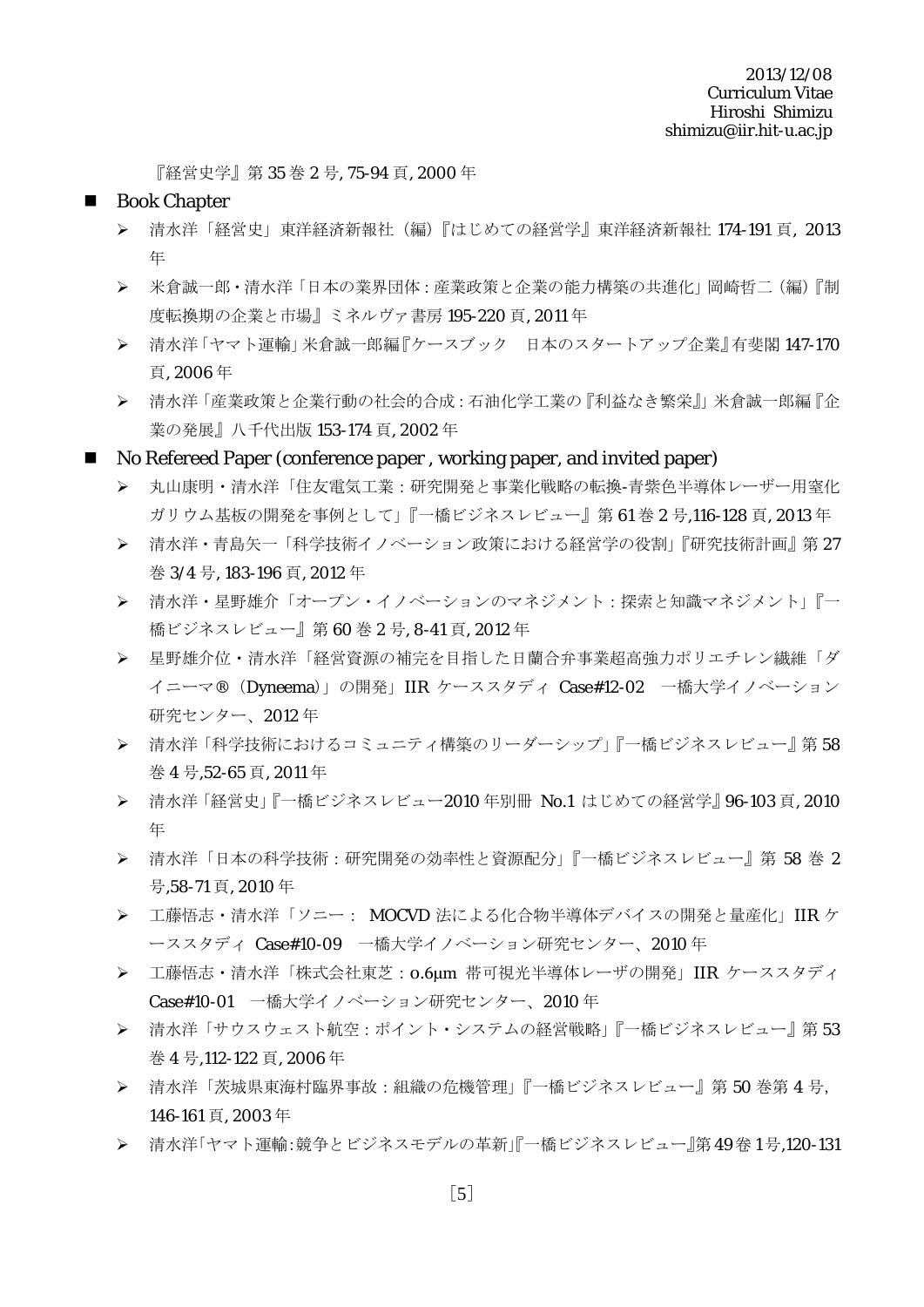頁, 2001 年

> 清水洋「東海村臨界事故」一橋大学イノベーション研究センターケーススタディ#00-01、2000 年

# CONFERENCE PRESENTATION

- Conference Presentation
	- "Do Doctoral Degree and Prior Publication Matter? How Do They Vary across Countries? Science-Linkage and Technological Development in Laser Diodes" Forth Asia-Pacific Innovation Conference, National Taiwan University, Taipei (with Yasushi Hara) December 7. 2013.
	- "Does Collaboration Accelerate R&D? Evidence from a Data Set of the Okochi Prizes" Third Asia-Pacific Innovation Conference, Seoul National University, Korea, (with Yusuke Hoshino) October 14. 2012.
	- "Management of Science, Serendipity, and Research Performance: Evidence from Scientists' Survey in the US and Japan" Third Asia-Pacific Innovation Conference, Seoul National University, Korea, (with Kota Murayama and Makoto Nirei) October 13. 2012.
	- "Management of Science, Serendipity, and Research Performance: Evidence from Scientists' Survey in the US and Japan" the 13th International Schumpeter Society Conference, Brisbane, Australia, July, 4. 2012.
	- "How Well Does Knowledge Travel? The Transition from Energy to Commercial Application of Laser Diode Fabrication Technology" Business History Conference 2011 Annual Meeting, St. Louis, Missouri, (with Satoshi Kudo) March-April. April 1st, 2011.
	- "The Nature of Inventive Activities: Evidence from a Data-Set of R&D Awards" the 13th International Schumpeter Society Conference, Aalborg University, Aalborg, June, 22, 2010.
	- "Pitfalls of Open Innovation: Technological Trajectory in Laser Diodes in the United States and Japan" Business History Conference 2010 Annual Meeting, University of Georgia, Athens, Georgia, March, 26, 2010.
	- "Scientific and Technological Breakthroughs and Networks in the Case of Semiconductor Laser Technology in the U.S. and Japan" International Conference on Business History (Formerly Fuji Conference) Hitotsubashi University, Tokyo, January, 2, 2000.
	- "Networking and Scientific Breakthrough in Semiconductor Laser Technology in the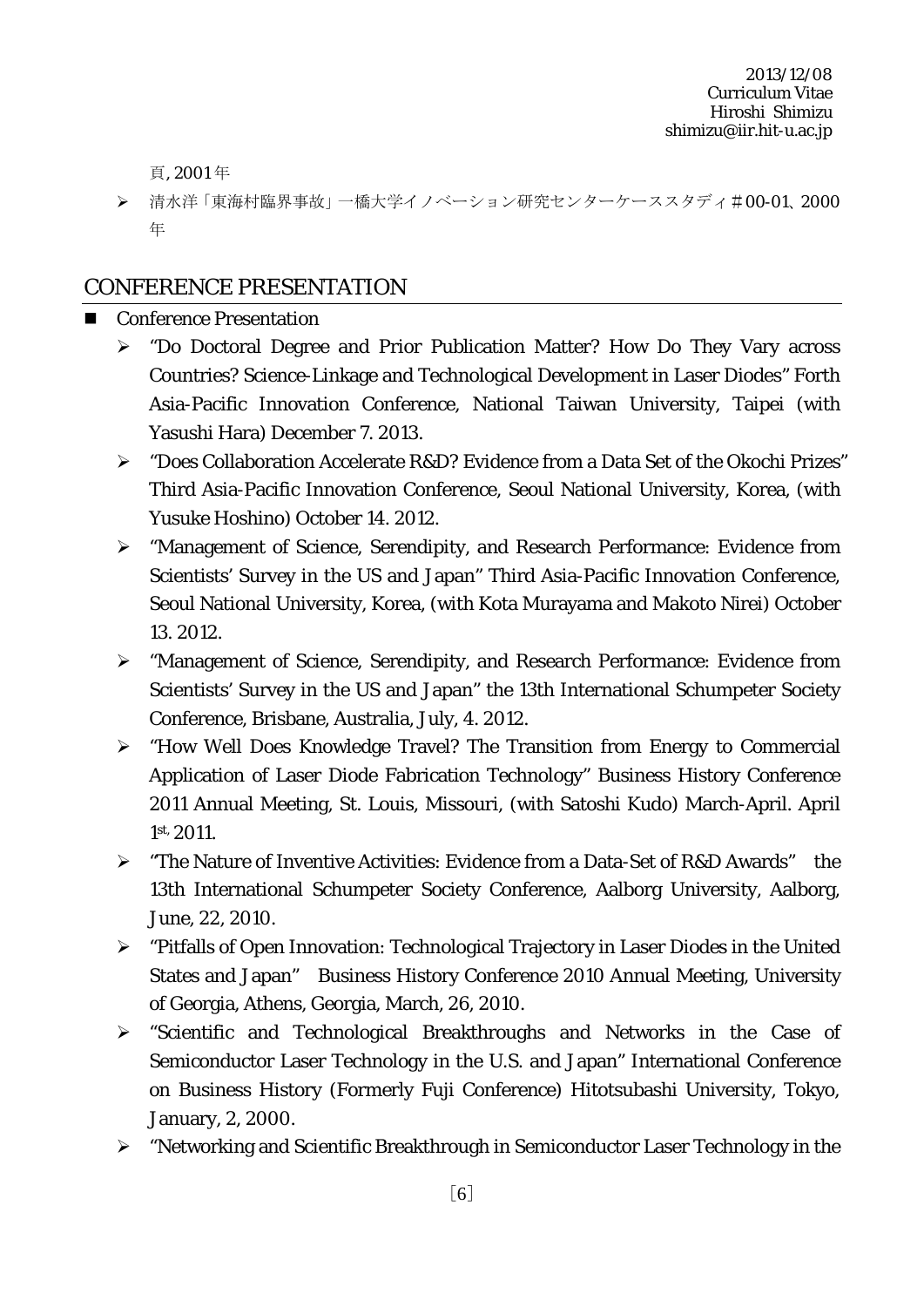U.S. and Japan" The 4th European Conference on Entrepreneurship and Innovation, Poster Session, University of Antwerp, Antwerp (presented by Hirao Takashi) September, 10-11, 2009.

- > "The Sources of Invention 1963-2005. Evidence from a Dataset of R&D Awards", The 6th European Meeting on Applied Evolutionary Economics Max Planck Institute of Economics, Jena, (presented by Roberto Fontana, Alessandro Nuvolari) May 22, 2009.
- $\triangleright$  "Breakthrough Illusions in the case of semiconductor laser technology in the US and Japan" Asia-Pacific Economic and Business History Conference, Gakushuin University, Tokyo, February 19, 2009.
- > "The Ingenious Crowd: Great British Inventors and Their Patents", Patent and Innovation, Applied Econometrics Associati,Applied Econometric Association, Hitotsubashi University, Tokyo (with MacLeod Christine, Nuvolari Alessandro) December 19. 2008
- "Inter-Organisational Research Networks in Semiconductor Laser Technology, 1960-2000" Business History Conference 2008 Annual Meeting, California State University at Sacramento, Sacramento (with Takashi Hirao) April, 2008.
- "Inter-Organisational Research Networks in Semiconductor Laser Technology, 1975-1994" Hannover Messe 2008, Poster session, Hannover Messe, (with Takashi Hirao) April, 2008.
- "Competition, Knowledge Spillover, and Technological Change: Technological Development of Semiconductor Lasers 1960-1990" The Economic History Society Conference, University of Exeter, Exeter, April, 2008.
- "Research Networks and Knowledge Spillovers in Semiconductor Laser Technology in North America, Europe, and Japan" British Association For Japanese Studies Annual Conference, University of East Anglia, Norwich, March, 2007.
- **Workshop Presentation** 
	- "Management of Science, Serendipity, and Research Performance: Evidence from Scientists' Survey in the US and Japan" International Workshop on Measuring and Managing Innovation, Kasumigaseki, Tokyo, March, 2012.
	- > "Technological Development of Semiconductor Lasers in the U.S. and Japan: 1960-2000" JHG Workshop, University of Tokyo, Tokyo, June, 2009.
	- "Competition and Technological Change, the OMCS project in Semiconductor Laser Technology" Mitsubishi Bank Foundation International Conference; Exploring New Perspectives on Management, Shonan International Village, Kanagawa, August,